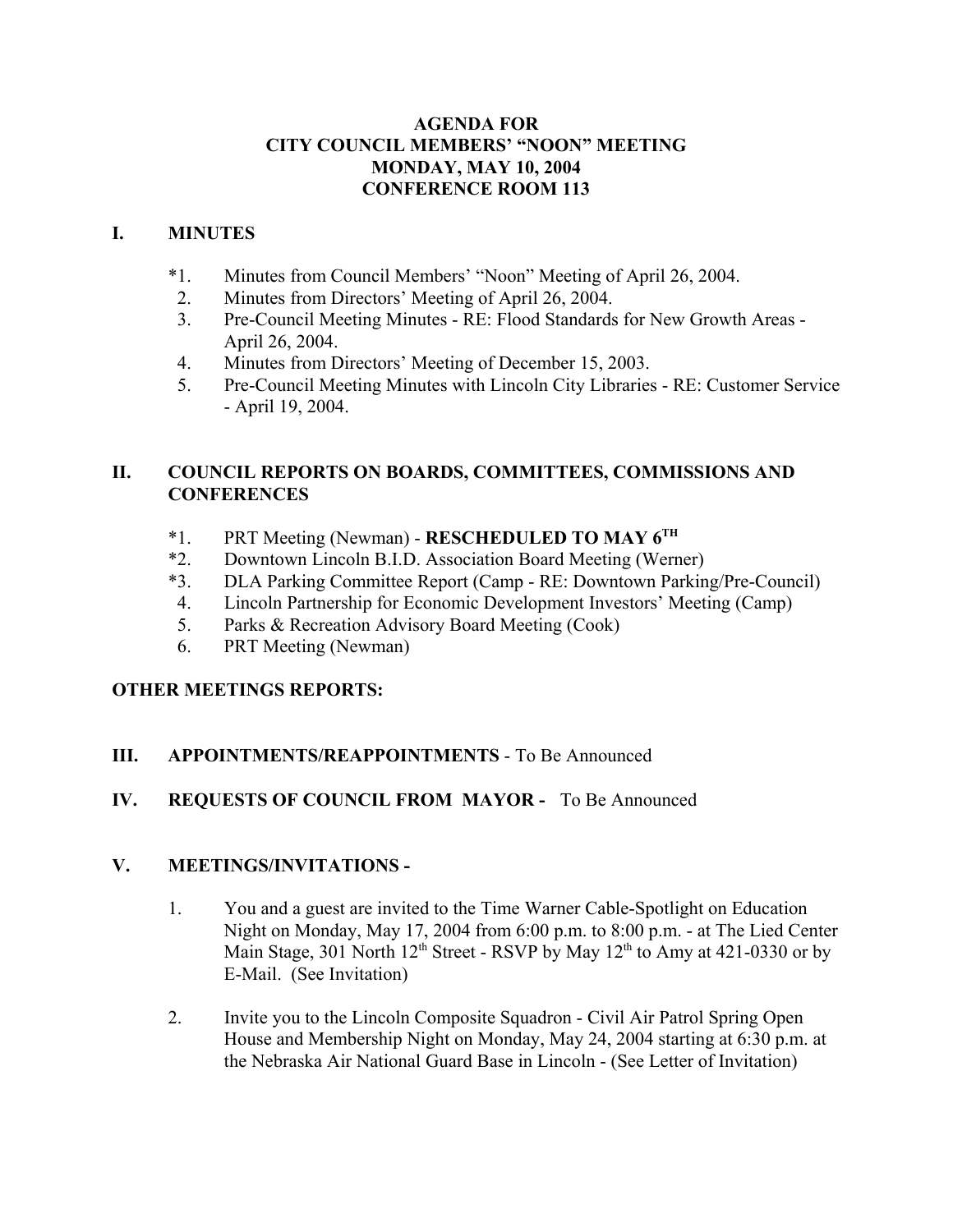- 3. 1st Choice Credit Union Grand Opening Celebration at our newest location  $6700$  South  $70<sup>th</sup>$  Street - on Friday, May 21, 2004 - Ribbon Cutting at 10:00 a.m. -Open House from 10:00 a.m. to Noon - RSVP to Jeanne McClure at 475-7059. - (See Invitation)
- 4. Community Health Endowment of Lincoln Please be our guest at the Annual Meeting With The Community on Wednesday, May 19, 2004 at the Cornhusker Hotel, Grand Ballroom at 3:00 p.m. - RSVP by calling 436-5516. - (See Invitation)
- 5. NuStyle Development Corporation cordially invites you & your guest to the Grand Opening of Federal Place-Loft Style Living on Tuesday, May 18, 2004 from 4:30 p.m. to 6:30 p.m. - a short ceremony at 5:00 p.m. - at 129 North  $10^{th}$ Street - (See Invitation)
- 6. Phoenix Award Presentations on Tuesday, May 18, 2004 at 1:30 p.m. LFR Station #1 - Apparatus Floor - (See Invitation)
- 7. The Capital Humane Society Board of Directors 18<sup>th</sup> Annual Animal Awareness Dinner on Thursday, May 27, 2004 at the Holiday Inn Downtown, 141 North 9<sup>th</sup> Street - 6:00 p.m., Cash Bar - 6:00 p.m., Silent Auction Begins - 6:45 p.m., Dinner - Dinner cost  $$25.00$  - RSVP by May  $21<sup>st</sup>$  - (See Invitation)
- 8. The Better Business Bureau, Inc. Board of Directors the 7<sup>th</sup> Annual BBB Integrity Awards Luncheon on Thursday, May 27, 2004 from 11:30 a.m. to 1:00 p.m. - at The Cornhusker Grand Ballroom - Cost is \$25.00 per person - RSVP by May  $21^{st}$  - (See Invitation)
- 9. Matt Talbot Kitchen & Outreach Open House Special Gathering on Thursday, May 20, 2004 from 9:30 a.m. to 11:00 a.m. - at 1911 "R" Street - Short Program begin at 10:00 a.m. - RSVP to 477-4116 or by E-Mail - (See Invitation)
- 10. Invites you to join them for Lunch The week of May  $17<sup>th</sup>$ -May  $23<sup>rd</sup>$  is Emergency Medical Services week in Nebraska - Midwest Medical Transport - A picnic on Saturday, May 22, 2004 at Pioneer Park - picnic will begin at Noon at shelter  $#1$  near the indian sculpture - (Lunch will be provided) - (Jay S. Wilger – 466-6866 or by E-Mail- (See E-Mail Invitation)

#### **VI. MISCELLANEOUS - NONE**

#### **VII. CITY COUNCIL MEMBERS**

#### **VIII. ADJOURNMENT**

**\*HELD OVER FROM MAY 3, 2004.** 

ca051004/tjg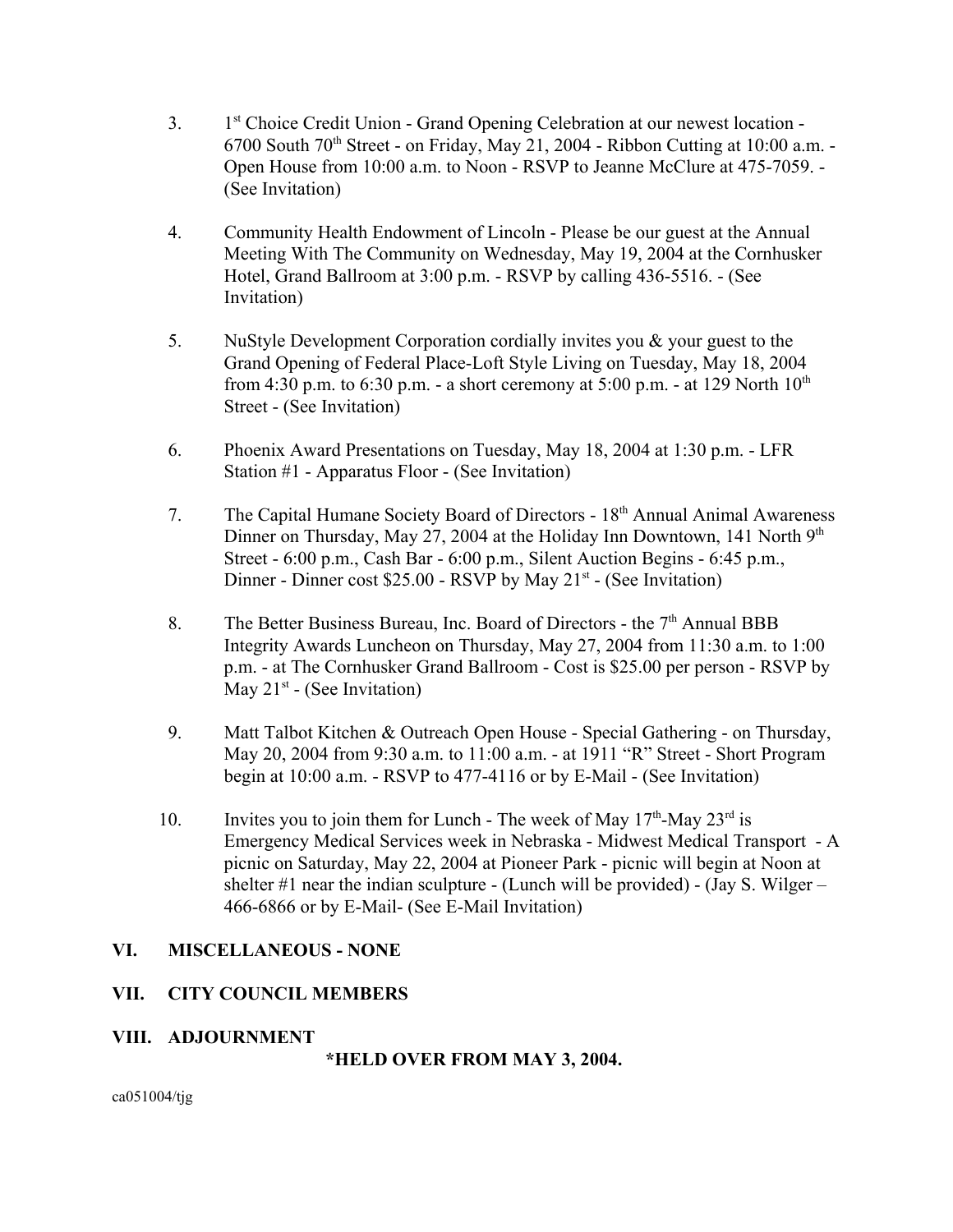### **MINUTES CITY COUNCIL MEMBERS' "NOON" MEETING MONDAY, MAY 10, 2004** *CONFERENCE ROOM 113*

*Council Members Present:* Jon Camp, Chair; Terry Werner, Vice-Chair; Jonathan Cook, Glenn Friendt, Annette McRoy (arrived late), Patte Newman (arrived late), Ken Svoboda; ABSENT: None

*Others Present:* Mark Bowen (arrived late), Ann Harrell (arrived late), Corrie Kielty, Mayor's Office; Dana Roper, City Attorney; Tammy Grammer, Council Staff; Darrell Podany, Aide to Council Members' Camp, Friendt and Svoboda

#### **I MINUTES**

- 1. Minutes from Council Members' "Noon" Meeting of April 26, 2004.
- 2. Minutes from Directors' Meeting of April 26, 2004.
- 3. Pre-Council Meeting Minutes RE: Flood Standards for New Growth Areas April 26, 2004.
- 4. Minutes from Directors' Meeting of December 15, 2003.
- 5. Pre-Council Meeting Minutes with Lincoln City Libraries RE: Customer Service April 19, 2004.

Chair Camp requested a motion to approve the above-listed minutes. Ken Svoboda moved approval of the minutes, as presented, by acclamation. The motion was seconded by Terry Werner and carried by unanimous consensus of the Council Members present.

# **II. COUNCIL REPORTS ON BOARDS, COMMITTEES, COMMISSIONS AND CONFERENCES -**

1. DOWNTOWN LINCOLN B.I.D. ASSOCIATION BOARD MEETING (Werner) Mr. Werner reported that they had discussed another parking study that might be shared by DLA and the City. Mr. Cook asked if this was the "annual" parking study, noting that we do one of these studies every year because we don't like the outcome of the previous one. Mr. Werner agreed, but noted that they didn't take a vote because it looked like it would have probably been voted down. The thought was that we have lots of studies. Mr. Cook noted that the studies show we have lots of parking and nobody believes it, so we call for another study.

Mr. Werner said that he had mentioned the State's [parking policies] and Stephanie Johanns wasn't very happy with his comments. But they charge lower than market rates and they don't offer any incentive to use other sorts of transportation. Mr. Werner had said that, at least, it should be looked at as part of the solution...trying to encourage use of mass transportation. That was the gist of the meeting.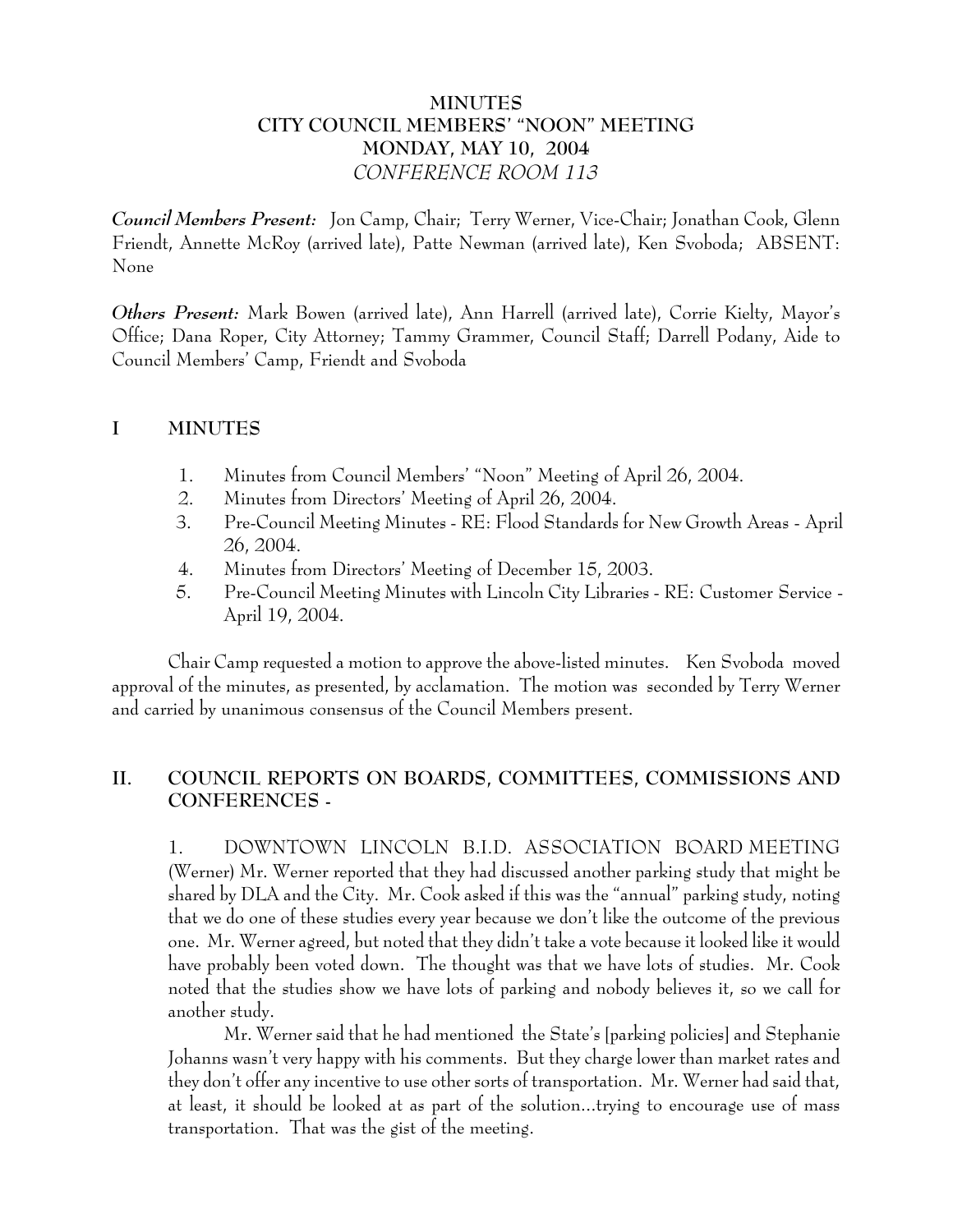Mr. Friendt asked if Mr. Werner felt the City is doing its part to be sure that we're charging market rates and encouraging public transportation? Mr. Werner answered that when you don't (as with the State, which charges half the market rate - at a maximum charge of about \$30.00 per month when the average is approximately \$50-60 around the City), that difference will not encourage use of any other form of transportation. The State has a waiting list. Mr. Werner commented that one of the biggest problems with encouraging people to use [public] transit is the fact that it is so easy to drive their car.

Mr. Werner continued, noting that DLA will argue that when you try to get companies to locate downtown, they require so many parking spaces and that's what we don't have. So, for economic development purposes, we are short of parking spots; that is the dilemma that we've run into. It's not just a simple solution. Mr. Werner stated that he still believes part of the solution should be utilizing mass transportation.

Mr. Camp asked if the City should charge for parking. Mr. Werner answered that he thought so - absolutely. Mr. Cook asked for whom? Mr. Friendt answered "employees". This discussion continued with the notation that there is a charge for parking in the North lot. Mr. Camp requested Ms. Kielty to find out the cost and charges for City Employee parking. and report that at the next "Noon" meeting.

2. DLA PARKING COMMITTEE REPORT (Camp - RE: Downtown Parking/Pre-Council) Mr. Camp reported that this meeting may have duplicated some of the discussion undertaken at the DLA meeting on which Mr. Werner just reported. Mr. Camp added that they went through the City data on all of the Downtown Garages which showed that every garage is full except the Haymarket and the Market Place garages. Other than those two, all the facilities are full.

The DLA Parking Committee wants to proceed immediately and build an East Downtown garage. Mr. Camp had visited with Polly McMullen who wanted to bring information forward at a pre-council. They would like, within the next month or so, to have information prepared on the Downtown Master Plan and then talk with Council about the needs. Mr. Camp felt that it would be good to do this. Mr. Werner commented that was a question that had been discussed at the DLA Meeting - why isn't this included in the Downtown Master Study. Apparently they will talk about parking in generalities, but for the most part, there is no expert on parking on the study panel. It requires a different focus by a different [inaudible]

# 3. LINCOLN PARTNERSHIP FOR ECONOMIC DEVELOPMENT INVESTORS' MEETING (Camp) No Report - Mr. Camp was unable to attend due to schedule conflict.

4. PARKS & RECREATION ADVISORY BOARD (Cook) Mr. Cook announced that the Golf Committee had reported that they had had the best March and April since 1992.

 Mr. Cook explained that they had also passed out a written policy on Lincoln's Public Arts collection- so there may be an ordinance that will come to the Council sometime in the near future related to that. There are two "bicycles" [from the Tour de Lincoln display.] One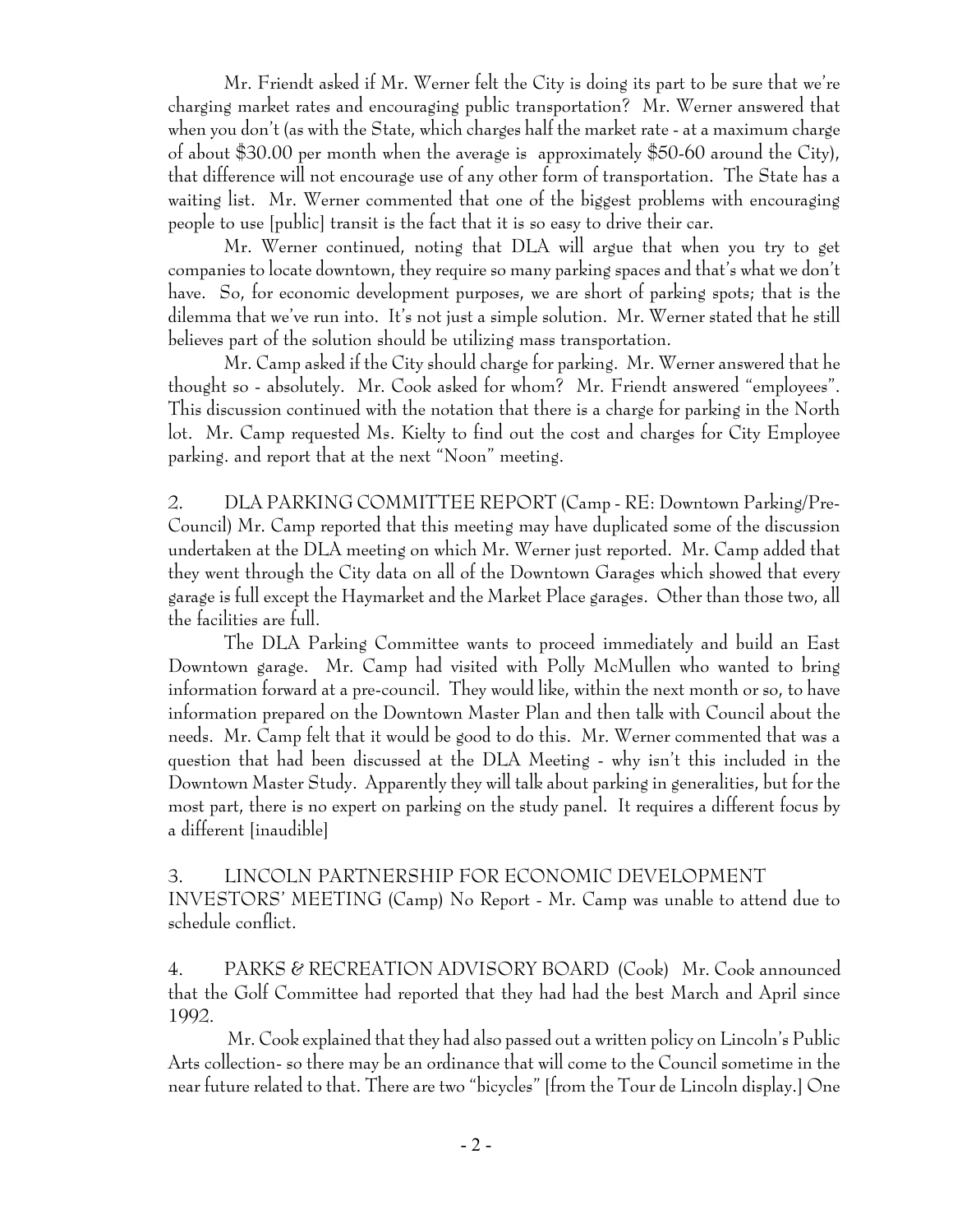is located at  $27<sup>th</sup>$  & Sheridan in front of the artist's house, which will be a good place for maintenance. The other is "Cruising'" donated by Transcrypt and they've agreed to place that somewhere in North Lincoln at a spot not yet determined.

There had also been further discussion regarding what land to buy with the money from the sale of the land at Woods Park. They had three different locations to consider: 134<sup>th</sup> & "A" Street;  $27<sup>th</sup>$  & Rokeby; and  $14<sup>th</sup>$  and Arbor. Mr. Cook didn't like the direction that discussion was headed; he felt that because they were taking land from the interior of the City, he believed the City should look for locations within the interior near parkland, rather than going to the edge of the City. Basically, what it shows is that we're selling off park land in the core area of the City and buying it at the edge....which is not a good policy. But, we will try to find some ways of meeting parkland needs in some areas that are already developed and are without parks.

 Sampson Construction was chosen as the property manager at risk for the Sunken Gardens. The bid came in a little higher than had been budgeted for the project, so they may have to do some adjusting to the plan. Then, Mr. Cook stated, he had had to explain why the enhanced median landscaping ordinance failed 7-0 at the Council Meeting. Everyone seemed pretty satisfied with the explanation. .

Mr. Werner asked if they attributed the increase in the golf fees to the sale of alcohol? Mr. Cook answered that they had said they were getting a lot more events at the courses and he felt that was related to the alcohol sales. It is hard to tell about the rounds otherwise and whether or not there were other factors involved in the increase.

Mr. Werner asked if the Board had discussed the street trees budget? Mr. Cook stated that it had been discussed - not at this meeting, but it is an item that will be on today's Council agenda and we probably should talk about it.

## 5. PRT (Newman) - **Ms. Newman unable to attend the Re-scheduled May 6th meeting.**

 OTHER MEETINGS - (Since the "Other Meetings" portion of the Agenda was originally passed over, Mr. Cook's remarks on the Cable Advisory Board Meeting are noted under "Appointments/Reappointments" below).

Later in the meeting, Mr. Camp returned to the "Other Meetings" agenda item. At that time, Mr. Camp reported that he had gone to the Chamber of Commerce Federal Fly-In. He noted that Mark Bowen and Allan Abbott had also attended. The conference had been held May  $1<sup>st</sup>$ through the  $5<sup>th</sup>$  in Washington D.C. There had been some individual meetings with a lot of briefings - everything from the National Chamber, lunches with Governor Keating, a reception by Gallop; Kawasaki's celebration of its 30<sup>th</sup> Anniversary in the United States - with an attorney from Kansas City who helps them in patent work and trade issues around the world.

Senator Nelson and Hagel both made presentations, as did Doug Bereuter. There were representatives of the School Board present along with many other business and legal representatives from the Lincoln area.

Ms. McRoy asked how much money Lincoln would be getting back. Mr. Camp answered that that was the disappointing thing. The big issue was the Transportation/Highway Bill...with the President's proposal amounting to \$256 billion on a six year program; the House was at \$280 billion and the Senate was at \$318 billion. They were getting stale-mated.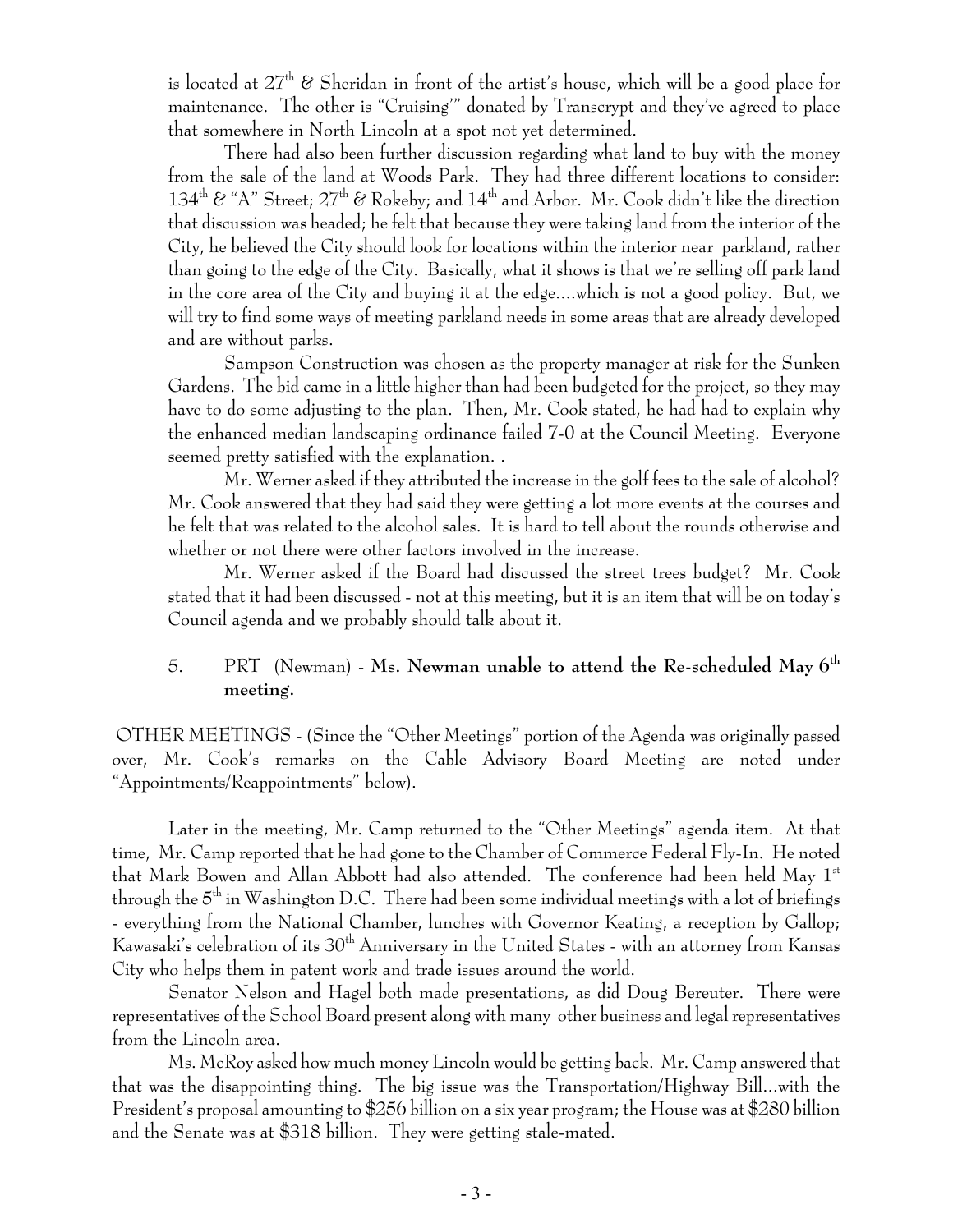Mr. Bowen agreed that they *were* stale-mated. With all the discussion, it all comes down to what numbers they can focus on. The White House is at a very low number, the Senate is at a high number and there doesn't seem to be any middle ground at this point. They're trying to sort it out.

Mr. Camp stated that under any scenario Doug Bereuter ear-marked about \$4,000,000 for Antelope Valley and \$14.6 million for the South Beltway. Mr. Werner noted that this is way under the amount that is needed. Mr. Bowen added that for Antelope Valley, for the six years, we were looking at \$50,000,000. For the Beltway, for the six years, we were hoping to get \$165,000,000.

But, keeping it in the context of what bill it is that the House passed, and the number here marks what the State of Nebraska got, we're actually doing pretty well for ear-marks, (based on the House passed bill).

Mr. Werner noted that *that* could be stated all day long, but if we don't have the money.... Mr. Bowen agreed, it all comes down to the money. He noted that if there is a positive light here somewhere, it is that in conference, they'll go in with the Senate number being a lot higher...and earmarks come from the House side which will benefit Nebraska.

Mr. Werner asked how much the whole federal bill had been six years ago? Mr. Bowen stated that it was about \$210 billion. Discussion continued briefly with Mr. Bowen sharing that one of the issues the schools are very interested in was the `No Child Left Behind' program and how that is affecting the schools both score-wise and funding-wise Of course, the schools were looking for more flexibility and for more funding.

Mr. Bowen noted that outside the meetings, there had been discussion on Section 215 Money. That is going along nicely....it looks like we're in line to get that project in the '06 Budget. That is a scheduled item in the President's Budget.

Mr. Bowen commented that there had been a separate meeting with the Transportation Board regarding trails. We have some right-of-way access on abandoned railroads. We're waiting for a decision to come out of that Board and we expect to hear something within the next 30 days. It is an unusual case that we're looking at and it does effect how we deal with Trails and Storm Sewers. That is positive news.

Mr. Camp mentioned that Carolyn Chaney, Lincoln's City Lobbyist in Washington D.C. met with Mr. Camp on several occasions. She spoke to transportation issues and indicated that she would get back to him with more information. She was very receptive to input from the Lincoln delegation. Mr. Camp noted that Nebraska is in a difficult spot with our lower population base and the higher fuel tax issue. One of the proposals is to allow the States along the Interstate system to individually put holds on their pay for improvements. There had been discussion on the fairness of that with Mr. Camp pleading Nebraska's case. [Most of Mr. Camp's comments at this point in the discussion were inaudible]

Mr. Camp commented briefly, in response to an inquiry by Mr. Cook, on the costs of the trip, noting that he had come in under the amount allotted by Council for his trip.

**III. APPOINTMENTS/REAPPOINTMENTS -** Ms. Kielty offered a brief review of the upcoming appointments, though only as a "heads-up" for Council since she hadn't gone over this information with the Mayor yet.

 For the next few months, so you'll have an idea of what is coming up: There is nothing in May; in June the only one we have is Scott Frogge who is on the City Personnel Board as the City employee representative. He's eligible and willing to be reappointed and we're planning on doing so.

.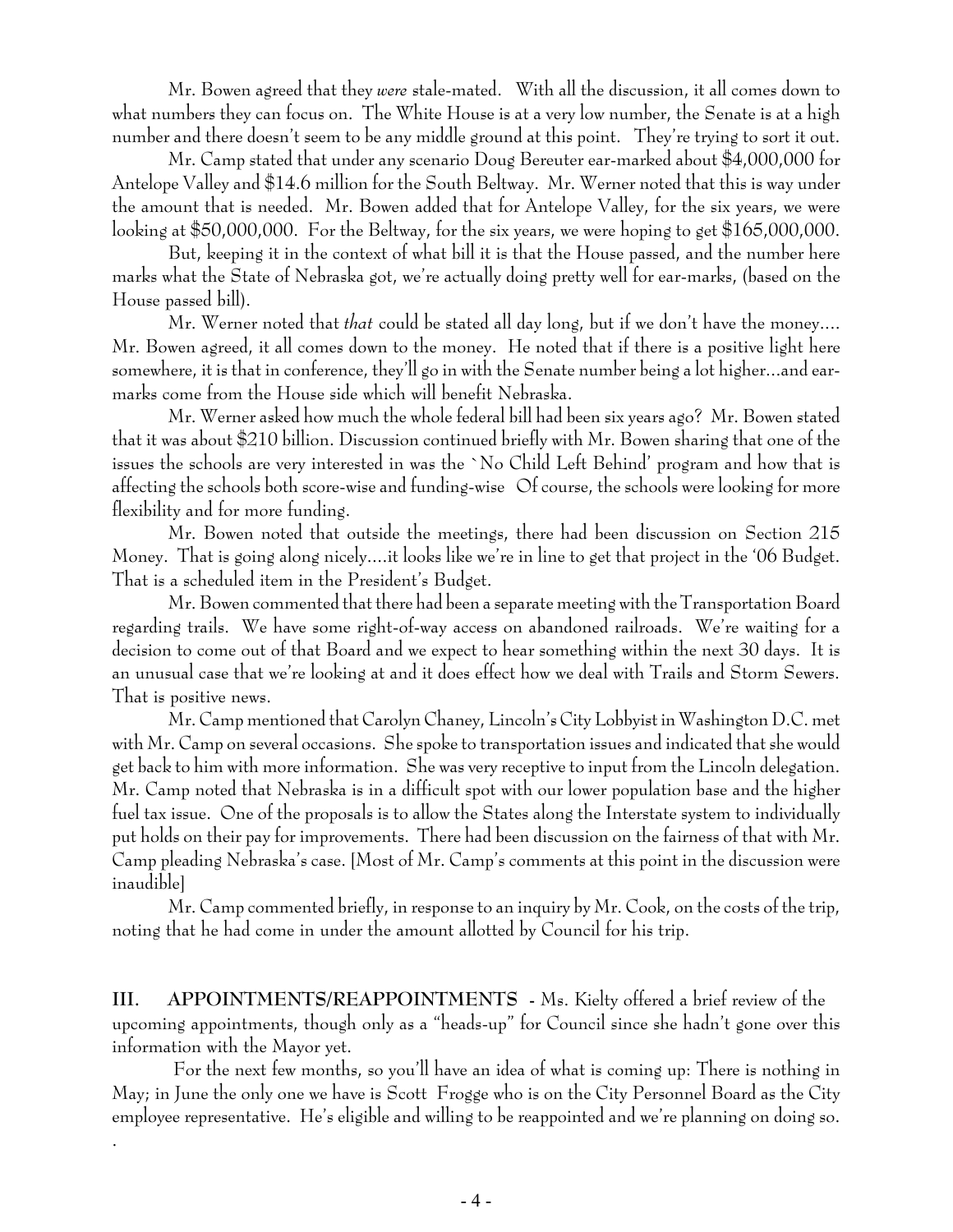We've received a couple of resignations - one on the Community Forestry Advisory Board and one on the Cable Advisory Board. If you have names you'd like to submit to the Mayor for either of these two Boards that would be great.

Mr. Cook requested an opportunity to make comments about the Cable Advisory Board meeting. He noted that, since he had been assigned to that Board, they're holding a lot of additional meetings. They used to meet quarterly; now they seem to be meeting every other week. But, we're discussing the needs assessment survey which we'll have to use when we go into either negotiations or the formal process. Mr. Bowen noted that it would be during the formal process. Mr. Cook responded that it is required for the formal process and that is likely what will happen and that is what it is being developed for...so the committee will be having a special meeting or two to review that in executive session before releasing the findings to the public and to Time Warner. He noted that they were hoping to get some information from Time Warner - information that Time Warner separately collected which reflects what they believe the needs to be; but they don't seem to want to share that with the Committee. It would be nice to have some cooperative effort there.

Mr. Werner, once again addressing the Appointments/Reappointments list, asked about the Auditorium Advisory Board and the name of Richard Lutz listed for consideration. Mr. Werner believed Mr. Lutz was deceased. Ms. Kielty noted that that was correct and apologized for the name inadvertently being left on the list. She stated that Ms. Mardy McCullough was being considered for that position, so she'll be up for reappointment. Ms. Kielty apologized again for the mix-up.

**IV. REQUESTS OF COUNCIL FROM MAYOR** - In addition to his remarks under the Washington D.C. trip discussion, Mr. Bowen had a couple of other issues to mention. There will be two pre-councils scheduled for next week. One is Urban Development's University Place Redevelopment Update and the other presentation will also be by Urban Development on the Sidewalk Cafes policy. He noted that there will be approximately 30 minutes for each presentation. Council discussed briefly the advisability of having both of these presentations, agreeing that the information would be useful to them.

Mr. Bowen noted that this Thursday [May  $13<sup>th</sup>$ ] is the first SRT public meeting (Community Solutions Meeting) It will be at Gere Library starting at 7:00 p.m. This will be the first meeting of five that have been scheduled at various locations in the City. Mr. Werner asked what the meeting format would be. Mr. Bowen indicated that it would be a short presentation followed by an explanation of what the proposals and options were and then the public would be asked, based on the information gained from the meeting, to choose the option they believed to be the most appropriate.

Council agreed that it would be good for each member to try to attend at least one of the meetings. It was noted that the survey would not be considered scientific, but would get a broad overview of the public's viewpoint both from the meetings and from the internet interactive sites where the public can also post their choices. Ms. McRoy felt the internet sites would offer an opportunity for the most public input.

Mr. Bowen commented that the budget briefings would be set up by Debbie for each of the Council Members. He thought the meetings would be set up by the end of this week. Mr. Bowen stated, in answer to a query by Mr. Svoboda, that the meetings would probably be held in the Mayor's Conference Room again since this was what works best for staff. Mr. Werner asked if they would